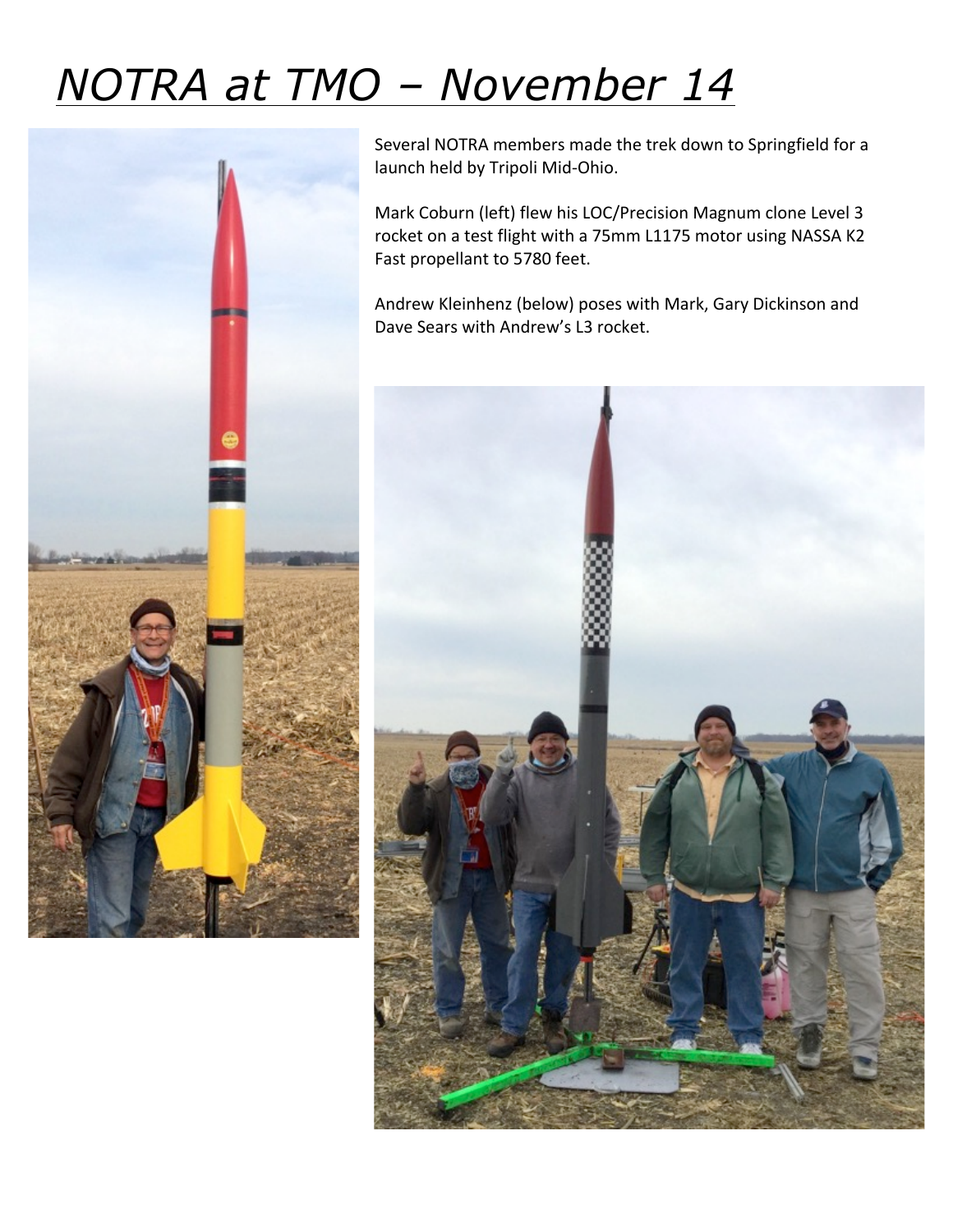

Jim Siebyl (left) with his scratch built rocket "Purple Haze", which he flew on an AT L1000 motor going to an altitude of 6834 feet.

Andrew Kleinhenz and Dave Sears (below) pose with Andrew's Level 3 certification rocket before putting it on the pad. 

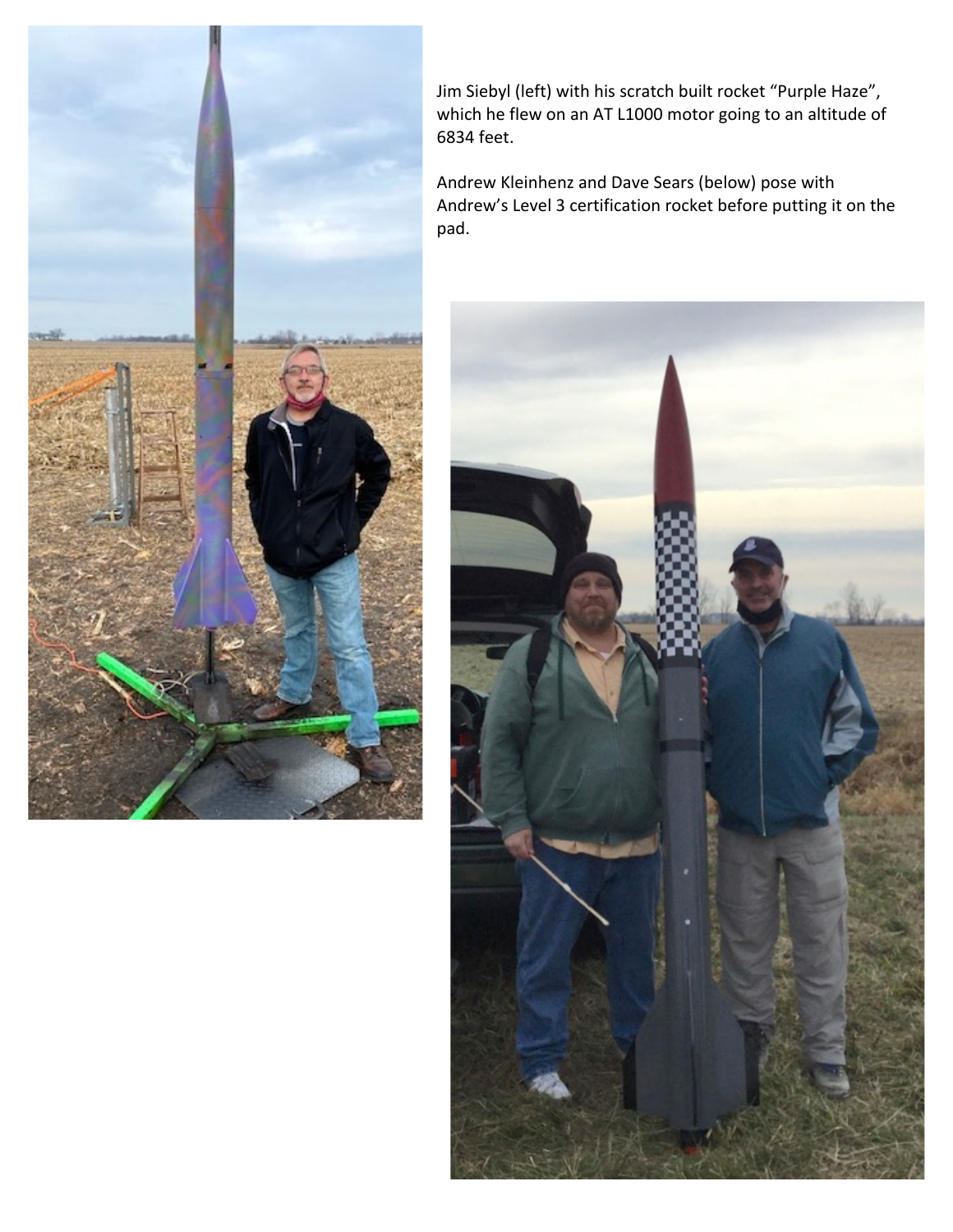

Andrew Kleinhenz (left) flew his Level 3 confirmation rocket to an altitude of 8970 feet with an AT M1350 motor and a velocity of 1400 fps, which comes out to Mach 1.24!

Lift off! (below) The rocket was recovered undamaged.